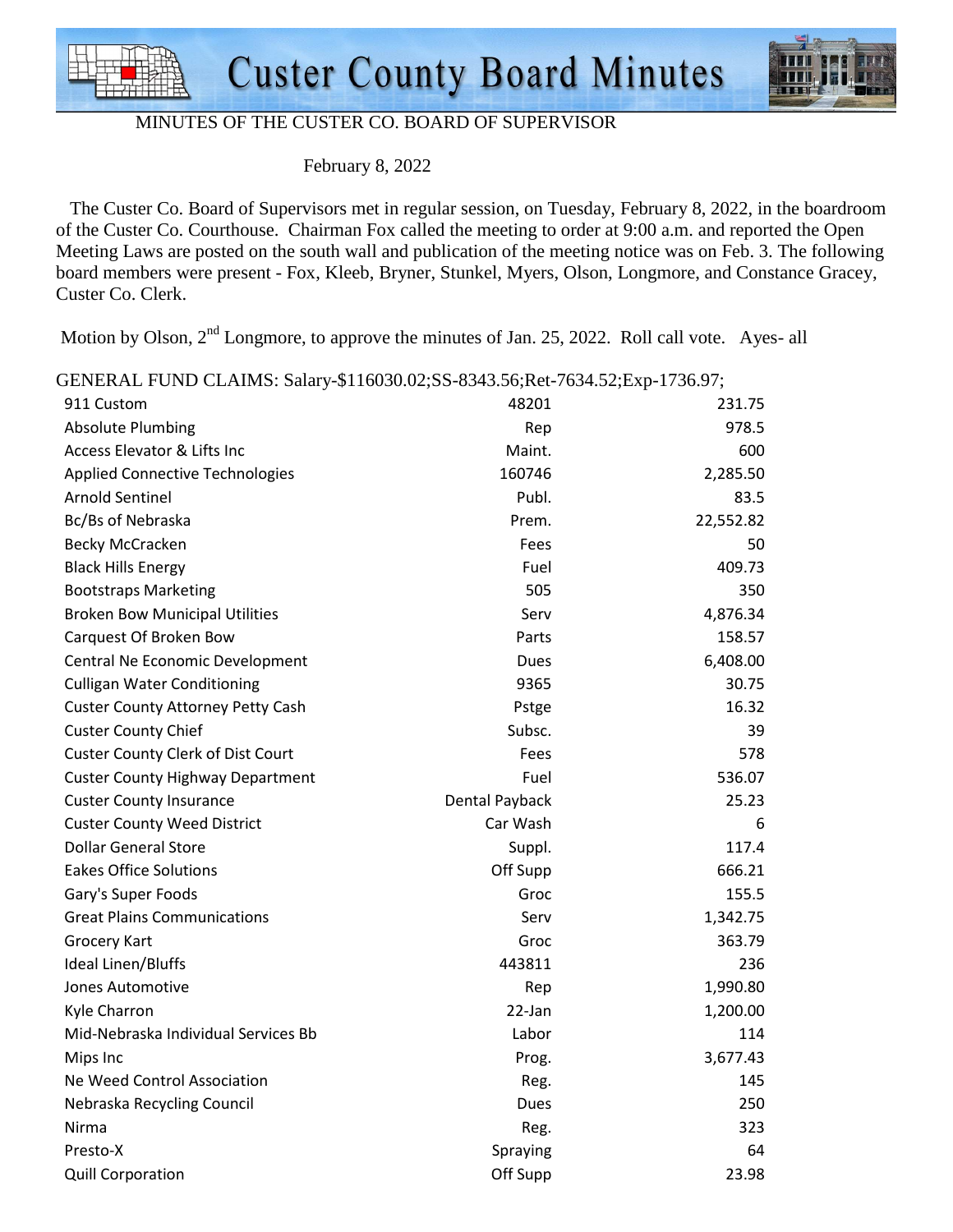# **Custer County Board Minutes**



| Sikyta Law Office Llc                                                                                | Fees           | 813.39   |
|------------------------------------------------------------------------------------------------------|----------------|----------|
| Stamm Romero & Associates Pc Llo                                                                     | Fees           | 45       |
| <b>Syndicate Publishing</b>                                                                          | <b>Minutes</b> | 112.26   |
| T & S Signs                                                                                          | <b>Signs</b>   | 150      |
| Tami K Schendt                                                                                       | Equip.         | 144.44   |
| Us Postal Service                                                                                    | Pstge          | 2,000.00 |
| Varney Healthmart                                                                                    | Inmate         | 15.85    |
| <b>Verizon Wireless</b>                                                                              | Serv           | 259.43   |
| Motion by Myers, 2 <sup>nd</sup> Kleeb, to approve the General Fund claims. Roll call vote. Ayes-all |                |          |

### ROAD FUND CLAIMS: Salary-\$60993.29;SS-4480.38;Ret-4071.47;

| <b>Barco Municipal Products</b>       | 242566         | 3,770.55  |
|---------------------------------------|----------------|-----------|
| Bc/Bs of Nebraska                     | Prem.          | 15,406.65 |
| Bear Frame & Alignment                | 11885          | 149.05    |
| <b>Beaver Bearing</b>                 | 593656         | 18.86     |
| <b>Bk Commodities Inc</b>             | 162555         | 1,644.60  |
| <b>Broken Bow Municipal Utilities</b> | Serv           | 1,045.56  |
| Callaway Light & Water                | Serv           | 157.56    |
| Callaway True Value                   | Part           | 5.79      |
| Carquest Of Broken Bow                | 235554         | 100.66    |
| <b>Custer County Treasurer</b>        | Lics.          | 280       |
| <b>Custer Public Power District</b>   | Serv           | 171.69    |
| <b>Eakes Office Solutions</b>         | Off Supp       | 75.66     |
| <b>Eastwood Contracting</b>           | Truck.         | 2,994.75  |
| <b>Fastenal Company</b>               | 116434         | 187.13    |
| <b>Filter Care</b>                    | 125720         | 68.35     |
| Garrett Tires, Treads & Appliances    | 70013243       | 2,209.80  |
| <b>Interstate Battery Systems</b>     | Batt.          | 121.95    |
| <b>LLCs Truck Equipment</b>           | 1002593        | 12,100.00 |
| <b>Martin Marietta</b>                | Contr.         | 1,981.70  |
| Mead Lumber                           | 7202730        | 15.73     |
| <b>Medical Enterprises Inc</b>        | Repl. Kits     | 105       |
| <b>Melham Memorial Medical Center</b> | <b>Testing</b> | 219.75    |
| Mips Inc                              | Prog.          | 186.72    |
| Nmc Exchange Llc Ne Machinery Co      | 1033922        | 1,133.28  |
| Oak Creek Engineering Llc             | Cont.          | 5,869.95  |
| O'brien's Hardware                    | Tool           | 2.99      |
| Orscheln Farm and Home--Road          | Parts          | 25.28     |
| Paulsen, Inc                          | 190516         | 2,271.69  |
| Ross Electric Inc                     | 9540           | 727.44    |
| <b>School House Graphics</b>          | Signs          | 64.8      |
| Taylor Heating & Cooling, Llc         | Rep            | 721.61    |
| <b>Trotter Service</b>                | Fuel           | 1,398.00  |
| V-Bar Sales & Service                 | Rep            | 126.58    |
| Weathercraft Company of North Platt   | 6375           | 2,830.00  |
| Wenquist Inc.                         | 308912         | 361.71    |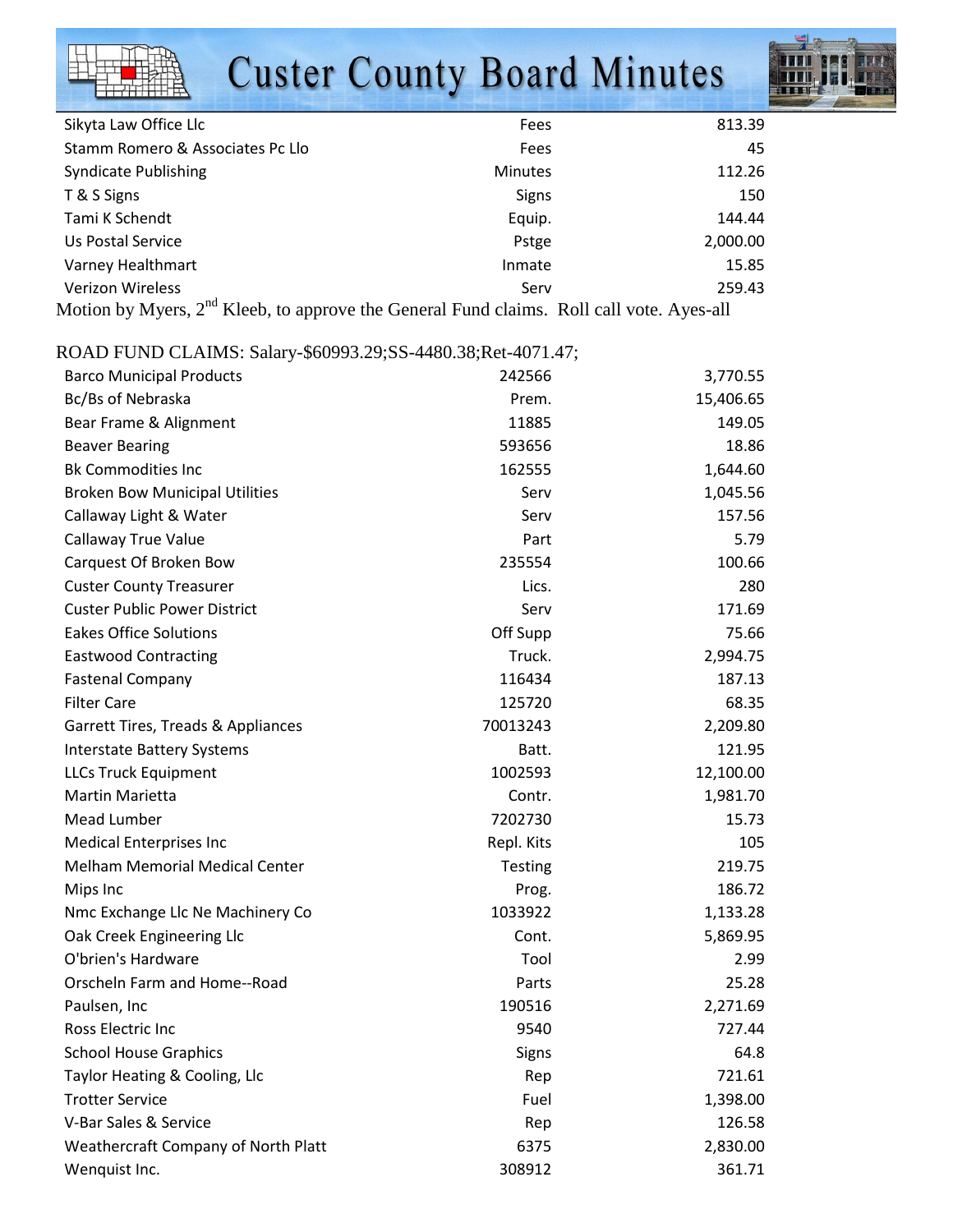## **Custer County Board Minutes**



Motion by Olson,  $2<sup>nd</sup>$  Stunkel, to approve the Road Fund claims. Roll call vote. Ayes-all

| <b>HIGHWAY BUY BACK FUND CLAIMS:</b>                                                                           |       |           |
|----------------------------------------------------------------------------------------------------------------|-------|-----------|
| Ace Irrigation & Manufacturing                                                                                 | Roads | 53,256.70 |
| Motion by Olson, 2 <sup>nd</sup> Myers, to approve the Highway Buy Back Fund claims. Roll call vote. Ayes-all  |       |           |
| COMMUNICATIONS FUND CLAIMS: Salary-\$10262.15;SS-766.38;Ret-692.70;                                            |       |           |
| Bc/Bs of Nebraska                                                                                              | Prem. | 2,697.72  |
| <b>Custer Public Power District</b>                                                                            | Serv  | 761.14    |
| Ne Central Telephone Co                                                                                        | Serv  | 219.56    |
| Village Of Ansley                                                                                              | Serv  | 37.52     |
| Motion by Stunkel, 2 <sup>nd</sup> Bryner, to approve the Communications Fund claims. Roll call vote. Ayes-all |       |           |
| DEEDS PRESERVATION and MODERNIZATON FUND CLAIMS: Salary-\$284.88;SS-21.79;                                     |       |           |
| Mips Inc                                                                                                       | Prog. | 188.2     |
| Motion by Bryner, 2 <sup>nd</sup> Olson, to approve the Deeds P&M Fund claims. Roll call vote. Ayes-all        |       |           |
| REPURPOSED HOUSING GRANT FUND:<br>Cds Inspections &                                                            |       |           |

| $\sim$ nd $\sim$<br>$\mathbf{r}$<br>$\sqrt{ }$ |          |          |  |
|------------------------------------------------|----------|----------|--|
| <b>Pm Renovations</b>                          | Inspect. | 2,000.00 |  |
| Beyond, Inc                                    | Admin 38 | 200      |  |
| <b>CAS ILISPECTIONS</b>                        |          |          |  |

Motion by Bryner, 2<sup>nd</sup> Olson, to approve the Repurposed Housing Grant Fund claims. Roll call vote. Ayes-all

Motion by Kleeb, 2nd Bryner, to adjourn as the Co. Board and convene as the **Board of Equalization at 9:30 a.m**. Roll call vote. Ayes-all Nays-none

### **Co. Assessor Lymber presented these corrections:**

**Motion by Myers, 2nd Kleeb, to approve a 2019 tax list correction, State denied homestead exemption, add \$423.14. Roll call vote. Ayes-all** 

**Motion by Stunkel, 2nd Kleeb, to approve a 2019 tax list correction, State denied homestead exemption, add \$1115.08. Roll call vote. Ayes-all** 

### **Motion by Stunkel, 2nd Bryner, to approve a 2021 tax list correction, split off 10 acres-deduct \$1826.82, adjust 142.6 acres add \$1852.26. Roll call vote. Ayes-all**

Motion by Bryner, 2<sup>nd</sup> Olson, to adjourn as the Board of Equalization and reconvene as the County Board **at 9:35 a.m**. Roll call vote. Ayes-all Nays-none

Emory Haynes, Veterans Officer, presented a MOU. Motion by Olson, 2<sup>nd</sup> Myers, to approve and sign the MOU between the NE Dept. of Veterans Affairs and Custer County, to be a licensed user of "VetraSpec", Jan 1, 2022 to Dec. 31, 2023. Roll call vote. Ayes-all

Chairman Fox read the Letter of Engagement from Dana Cole & Co for budget preparation. Motion by Stunkel, 2<sup>nd</sup> Bryner, to approve and sign the Letter of Engagement with Dana F Cole & Co, for FY 2022-23 budget. Roll call vote. Ayes-all